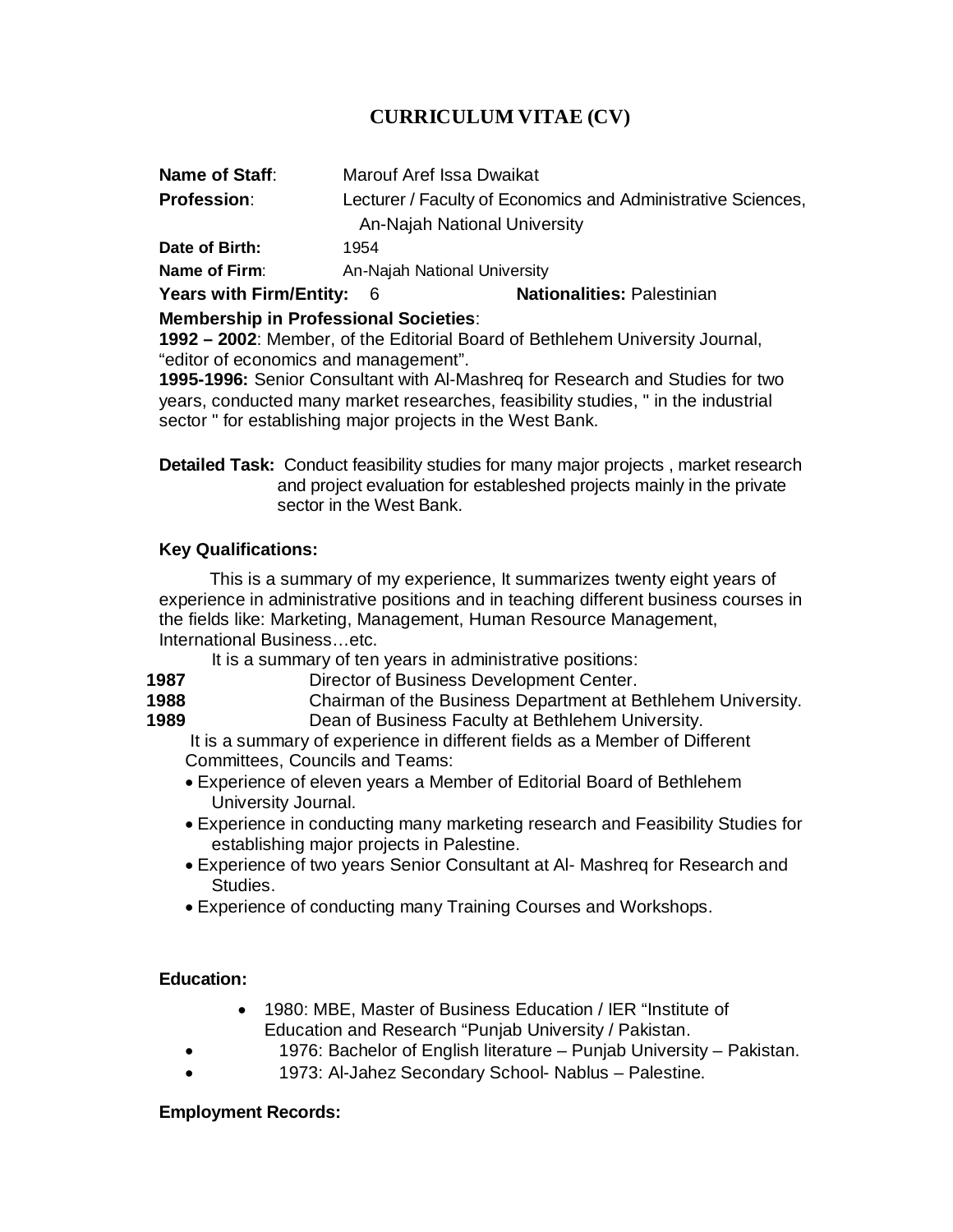**1980 – 1981**: Insurance employee "Abu Dhabi National Insurance Company". (ADNIC) United Arab Emirates

**1981 – 2002:** lecturer-Faculty of Business Administration/Bethlehem University **1998 – 2002**: Dean, faculty of Business Administration, Bethlehem University.

**1994 – 1998**: Chairperson of Business Department / Bethlehem University.

**1991 – 1993**: Director, Business Development Centre.

The Business Development Centre was established by the Faculty of Business Administration to render different services to the local business community in the West Bank and Gaza in general and Bethlehem area in particular. The center carried out different activities like workshops, short courses, researches, and feasibility studies, expositions of local products, commercial and industrial directories and consultancies in different fields.

**1992 – 2002**: Member, of the Editorial Board of Bethlehem University Journal, Nominated as a member of the editorial board "editor of economics ad management".

**1995-1996**: Senior Consultant with Al-Mashriq for Research and Studies for two years, conducted many market researches, feasibility studies, "in the industrial sector" for establishing major projects in the West Bank.

**1996-Present**: Conducted different comparative studies like:

- $\checkmark$  Comparative study to 8 nongovernmental hospitals in the West Bank.
- $\checkmark$  Conducted a comparative study regarding compensation package to 6 nongovernmental organizations mainly in Jerusalem and West Bank.
- $\checkmark$  Conducted Market research for the Jordan Vegetable Oil Industries Company in Nablus.
- $\checkmark$  Prepared a new program for the Marketing Department at the Faculty of Economics and Administrative Sciences, An-Najah National University.
- $\checkmark$  Member of the Acceptance to Major committee faculty of Economics and Administrative Sciences, An-Najah National University.
- $\checkmark$  Chairman of a committee for revision and evaluation of different programs at the Faculty of Economics and Administrative sciences
- $\checkmark$  1996 1998 One of the three nominees from Bethlehem University to George Mason University, Virginia, USA, for three years, each year one month to prepare a program to be offered at Bethlehem University, The program is called Conflict Analysis and Resolution.
- $\checkmark$  As a part of exchange program between Bethlehem University & Villanova University, Pennsylvania, USA, of both faculty of Business Administration at Bethlehem University and Commerce College at Villanova University. Spent 40 days at Villanova from August 25<sup>th</sup> - October 5<sup>th</sup>, 1996 reviewing the curriculum. I was exposed to different teaching methodologies & comparing academic rules and regulations in the two universities. Another visit to Villanova University for one week to evaluate the exchange program with Bethlehem University.